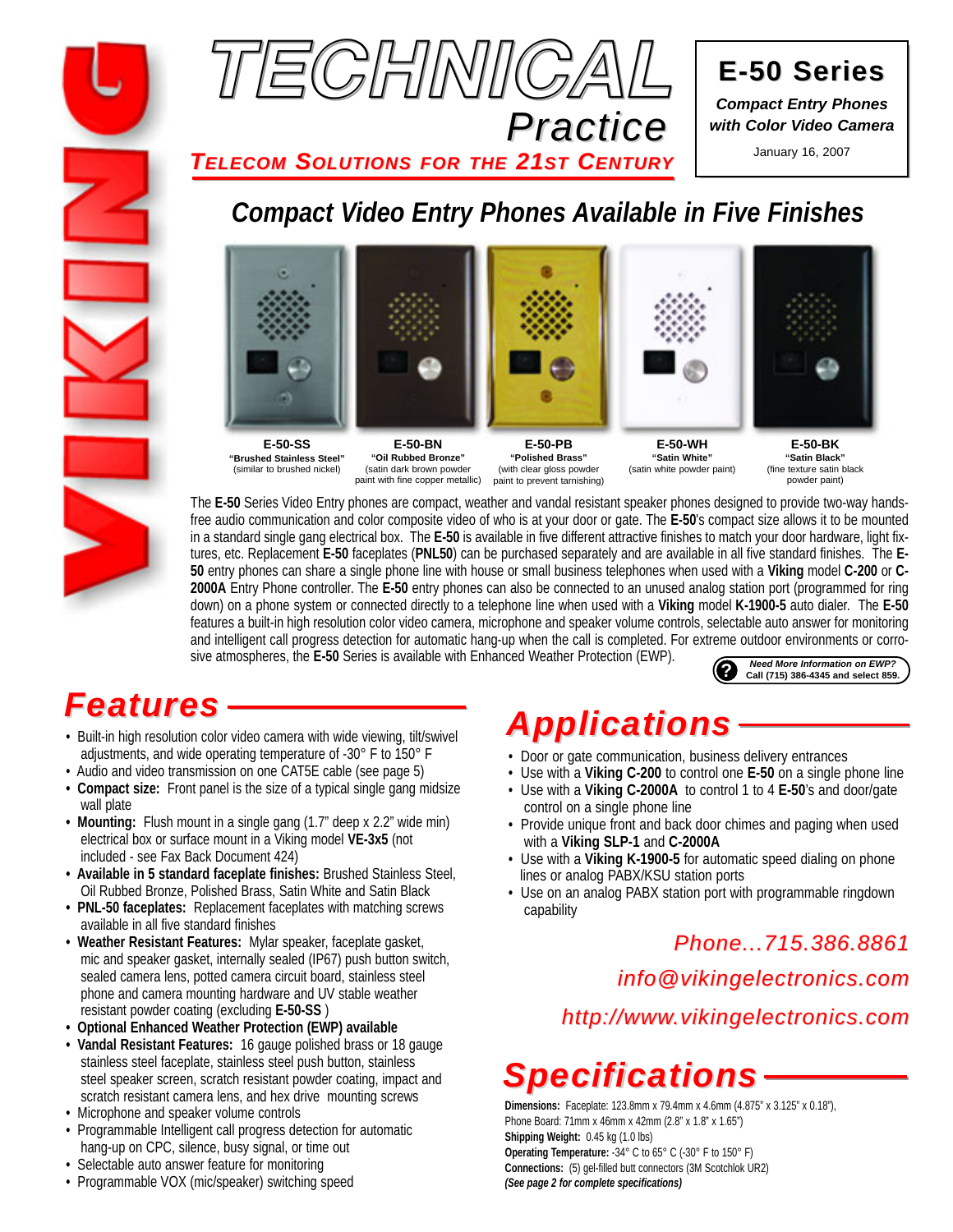#### **IF YOU HAVE A PROBLEM WITH A VIKING PRODUCT, PLEASE CONTACT: VIKING TECHNICAL SUPPORT AT (715) 386-8666**

Our Technical Support Department is available for assistance Monday 8am - 4pm and Tuesday through Friday 8am - 5pm central time. So that we can give you better service, before you call please: **1.** Know the model number, the serial number and what software version you have (see serial label).

**2.** Have your Technical Practice in front of you.

#### **3.** It is best if you are on site.

#### **RETURNING PRODUCT FOR REPAIR**

- **The following procedure is for equipment that needs repair:**
- 1. Customer must contact Viking's Technical Support Department at 715-386-8666 to obtain a Return Authorization (RA)<br>In umber. The customer MUST have a complete description of the problem, with all pertinent information re defect, such as options set, conditions, symptoms, methods to duplicate problem, frequency of failure, etc.
- **2.** Packing: Return equipment in original box or in proper packing so that damage will not occur while in transit. Static sensitive equipment such as a circuit board should be in an anti-static bag, sandwiched between foam and individually boxed. All equipment should be wrapped to avoid packing material lodging in or sticking to the equipment. Include ALL parts of the equipment. C.O.D. or freight collect shipments cannot be accepted. Ship cartons prepaid to: **Viking Electronics, 1531 Industrial Street, Hudson, WI 54016**
- **3.** Return shipping address: Be sure to include your return shipping address inside the box. We cannot ship to a PO Box. **4.** RA number on carton: In large printing, write the R.A. number on the outside of each carton being returned.

#### **RETURNING PRODUCT FOR EXCHANGE**

- **The following procedure is for equipment that has failed out-of-box (within 10 days of purchase): 1.** Customer must contact Viking's Technical Support at 715-386-8666 to determine possible causes for the problem. The customer MUST be able to step through recommended tests for diagnosis.
- **2.** If the Technical Support Product Specialist determines that the equipment is defective based on the customer's input and troubleshooting, a Return Authorization (R.A.) number will be issued. This number is valid for fourteen (14) calendar days from the date of issue.
- **3.** After obtaining the R.A. number, return the approved equipment to your distributor, referencing the R.A. number. Your distributor will then replace the product over the counter at no charge. The distributor will then return the product to Viking using the same R.A. number.
- **4. The distributor will NOT exchange this product without first obtaining the R.A. number from you. If you haven't**  followed the steps listed in 1, 2 and 3, be aware that you will have to pay a restocking charge

#### **LIMITED WARRANTY**

Viking warrants its products to be free from defects in the workmanship or materials, under normal use and service, for a period of one year from the date of purchase from any authorized Viking distributor or 18 months fro factured, which ever is greater. If at any time during the warranty period, the product is deemed defective or malfunctions, return the product to Viking Electronics, Inc., 1531 Industrial Street, Hudson, WI., 54016. Custo Technical Support Department at 715-386-8666 to obtain a Return Authorization (R.A.) number.

This warranty does not cover any damage to the product due to lightning, over voltage, under voltage, accident, misuse, abuse, negligence or any damage caused by use of the product by the purchaser or others NO OTHER WARRANTIES. VIKING MAKES NO WARRANTIES RELATING TO ITS PRODUCTS OTHER THAN AS DESCRIBED ABOVE AND DISCLAIMS ANY EXPRESS OR IMPLIED WARRANTIES OR MERCHANTABILITY OR FIT-NESS FOR ANY PARTICULAR PURPOSE.

EXCLUSION OF CONSEQUENTIAL DAMAGES. VIKING SHALL NOT, UNDER ANY CIRCUMSTANCES, BE LIABLE TO PURCHASER, OR ANY OTHER PARTY, FOR CONSEQUENTIAL, INCIDENTAL, SPECIAL OR EXEMPLARY DAM-AGES ARISING OUT OF OR RELATED TO THE SALE OR USE OF THE PRODUCT SOLD HEREUNDER.

EXCLUSIVE REMEDY AND LIMITATION OF LIABILITY. WHETHER IN AN ACTION BASED ON CONTRACT, TORT (INCLUDING NEGLIGENCE OR STRICT LIABILITY) OR ANY OTHER LEGAL THEORY, ANY LIABILITY OF VIKING SHALL BE LIMITED TO REPAIR OR REPLACEMENT OF THE PRODUCT OR AT VIKING'S OPTION, REFUND OF THE PURCHASE PRICE AS THE EXCLUSIVE REMEDY AND ANY LIABILITY OF VIKING SHALL BE SO LIMITED.

IT IS EXPRESSLY UNDERSTOOD AND AGREED THAT EACH AND EVERY PROVISION OF THIS AGREEMENT WHICH PROVIDES FOR DISCLAIMER OF WARRANTIES, EXCLUSION OF CONSEQUENTIAL DAMAGES, AND EXCLU-SIVE REMEDY AND LIMITATION OF LIABILITY, ARE SEVERABLE FROM ANY OTHER PROVISION AND EACH PROVISION IS A SEPARABLE AND INDEPENDENT ELEMENT OF RISK ALLOCATION AND IS INTENDED TO BE ENFORCED AS SUCH.

#### **FCC REQUIREMENTS**

This equipment complies with Part 68 of the FCC rules and the requirements adopted by the ACTA. Inside the front panel of this equipment is a label that contains, among other information, a product identifier in the format US:AAAEQ##TXXXX. If requested, this number must be provided to the telephone company.

The REN is used to determine the number of devices that may be connected to a telephone line. Excessive REN's on a telephone line may result in the devices not ringing in response to an incoming call. In most but not all areas, the sum of the REN's should not exceed five (5.0) To be certain of the number of devices that may be connected to a line, as determined by the total REN's, contact the local telephone company. For products approved after July 23, 2001, the REN for this product is part of the product identifier that has the format US:AAAEQ##TXXXX. The digits represented by ## are the REN without a decimal point (*e.g*., 03 is a REN of 0.3). For earlier products, the REN is separately shown on the label.

The plug used to connect this equipment to the premises wiring and telephone network must comply with the applicable FCC Part 68 rules and requirements adopted by the ACTA. If your home has specially wired alarm equipment connected to the telephone line, ensure the installation of this E-50 does not disable your alarm equipment. If you have questions about what will disable alarm equipment, consult your telephone company or a qualified installer.

If the E-50 causes harm to the telephone network, the telephone company will notify you in advance that temporary discontinuance of service may be required. But if advance notice isn't practical, the telephone company will notify the customer as soon as possible. Also, you will be advised of your right to file a complaint with the FCC if you believe it is necessary.

The telephone company may make changes in its facilities, equipment, operations, or procedures that could affect the operation of the equipment. If this happens, the telephone company will provide advance notice in order for you to make

## *Specifications*

#### **Entry Phone Specifications**

**Power:** Telephone line powered (18 VDC/20mA minimum) **Dimensions:** Faceplate: 123.8mm x 79.4mm x 4.6mm (4.875" x 3.125" x 0.18"),

Phone Board: 71mm x 46mm x 42mm (2.8" x 1.8" x 1.65") **Shipping Weight:** 0.45 kg (1.0 lbs)

**Speaker Volume:** Approximately 62db maximum @ 1m **Ring Voltage:** 25V AC RMS minimum (for auto answer) **CPC Disconnect Time:** 300ms minimum **REN:** 0.8A

#### **Camera Specifications**

**Power:** 5-9V DC regulated 150mA (6V DC adapter included) **Image Sensor:** 1/4" color CMOS **Video Output:** 1 VP-P composite, NTSC, 75 ohms **Resolution:** 420 lines (640 x 480 @ 30fps / 307,200 pixels) **Sensitivity:** 0.26 LUX (20 IRE) F 2.0

**Lens:** 3.4mm, pinhole 70° FOV (Field of View)

**Tilt/Swivel Adjustment:** Vertical +/- 20°, horizontal +/- 30° (see **Diagram A**) **Maximum Wire Run Length:** 1000 ft with \*RG59/RG6 for video and CAT5 for power (doubled pairs) and entry phone audio. 150 ft with CAT5E for video, power and entry phone audio (longer video are runs possible by using video balun transceivers, see **Installation** section **F**, page **5**).

the necessary modifications to maintain uninterrupted service.

If trouble is experienced with the E-50, for repair or warranty information, please contact:

*Viking Electronics, Inc., 1531 Industrial Street, Hudson, WI 54016 (715) 386-8666*

If the equipment is causing harm to the telephone network, the telephone company may request that you disconnect the equipment until the problem is resolved.

Connection to Party Line Service is subject to State Tariffs. Contact the state public utility commission, public service commission or corporation commission for information.

**WHEN PROGRAMMING EMERGENCY NUMBERS AND (OR) MAKING TEST CALLS TO EMERGENCY NUMBERS:**

Remain on the line and briefly explain to the dispatcher the reason for the call. Perform such activities in the off-peak hours, such as early morning or late evenings.

It is recommended that the customer install an AC surge arrester in the AC outlet to which this device is connected. This is to avoid damaging the equipment caused by local lightning strikes and other electrical surges.

#### **PART 15 LIMITATIONS**

This equipment has been tested and found to comply with the limits for a Class A digital device, pursuant to Part 15 of the FCC Rules. These limits are designed to provide reasonable protection against harmful interference when the equipment is operated in a commercial environment. This equipment generates, uses, and can radiate radio frequency energy and, if not installed and used in accordance with the instruction manual, may cause harmful interference to radio communications. Operation of this equipment in a residential area is likely to cause harmful interference in which case the user will be required to correct the interference at his own expense.

#### **Entry Phone / Camera Specifications**

**Operating Temperature:** -34° C to 65° C (-30° F to 150° F) **Humidity:** Standard model: 5% to 95% non-condensing, EWP model: Up to 100%

**Connections:** (5) gel-filled butt connectors (3M Scotchlok UR2)



**Diagram A Camera Field of View:**

*\* Note: RG59 or RG6 with solid center conductor and 95% bare copper braid shield.*

**2**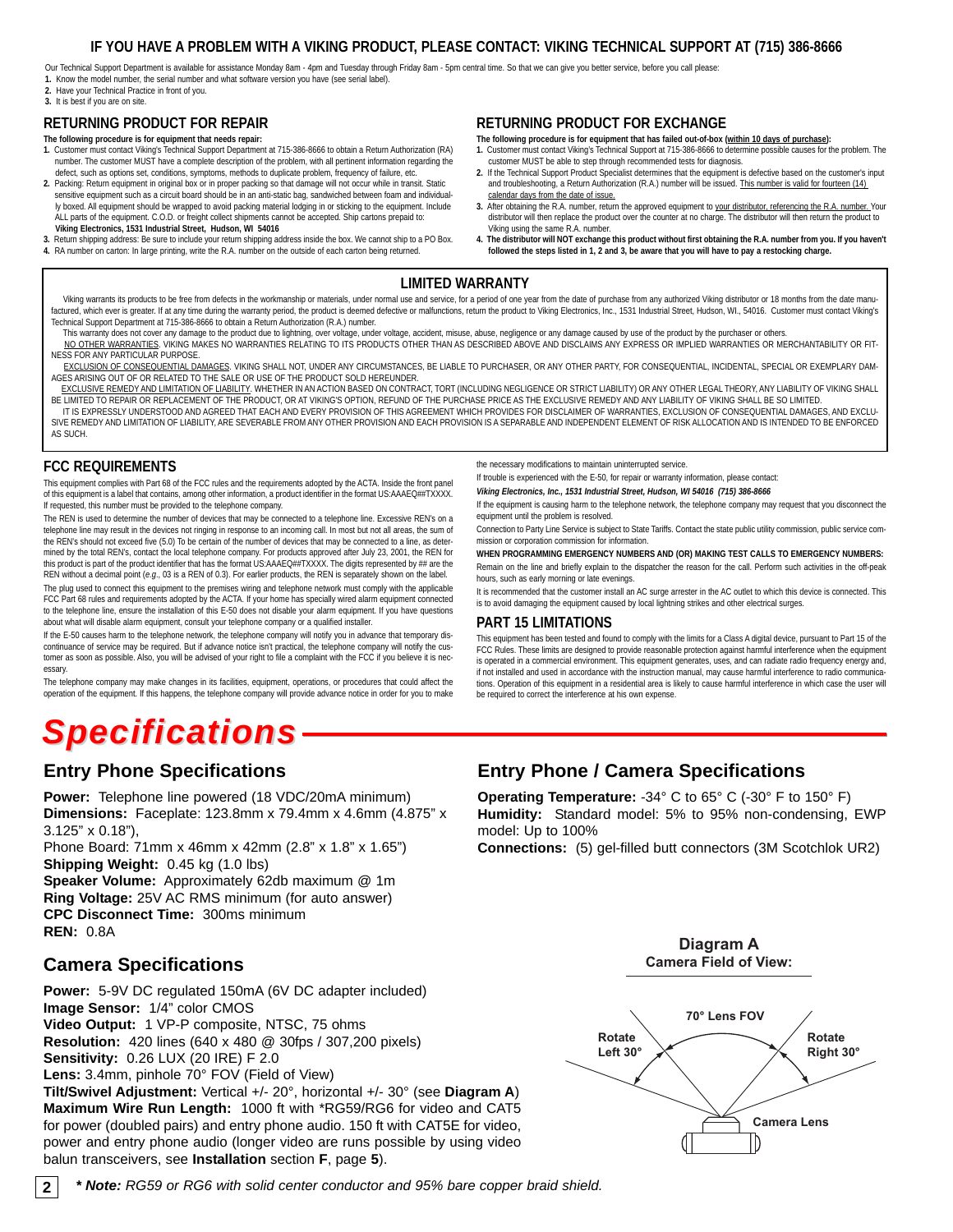## *Features Overview*



## *Installation*

The **E-50** is designed to be flush mounted into a standard single gang Rough-In box with a minimum depth of 1.7" and width of 2.2". The **E-50** can also be surface mounted in a Viking model **VE-3x5** surface mount box (not included, see **Fax Back Document 424**).

#### **A. New Construction Flush Mounting**

| Step 1. | Recommended mounting height to bottom of the rough-in box is 48" - 52". Front of box should stick out approximately<br>$\frac{1}{2}$ " from front surface of wall stud (this may vary depending on the walls sheathing and siding thickness). Caution:<br>Rough-In box must be mounted LEVEL and must NOT stick out beyond the front surface of siding.                                                                                                              |
|---------|----------------------------------------------------------------------------------------------------------------------------------------------------------------------------------------------------------------------------------------------------------------------------------------------------------------------------------------------------------------------------------------------------------------------------------------------------------------------|
| Step 2. | To maintain a vapor barrier on outside wall applications, caulk around the box, filling any gaps between the box and the<br>rough opening. Apply caulk to any holes in the box around wires, etc.                                                                                                                                                                                                                                                                    |
| Step 3. | When installing siding cut a hole just large enough for the Rough-In box opening. Caution: Too large of a hole can<br>cause plate misalignment and compromise the gasket seal. Note: When mounting to 4 inch or less horizontal lap<br>siding, the unit can be mounted horizontally (see page 5, section H) flush against siding or a siding mounting block<br>can be used (recommended with vinyl siding). Contact siding installer for the correct mounting block. |

#### **B. Old Work / Remodel Flush Mounting (Using a recommended Allied Molded 9331 Rough-In Box)**

| Step 1. | Recommended mounting height to bottom of the rough-in box is 48" - 52". Make sure mounting location is free of wall<br>studs, wires, etc.                                                                                                                                                                                                                                                                                        |
|---------|----------------------------------------------------------------------------------------------------------------------------------------------------------------------------------------------------------------------------------------------------------------------------------------------------------------------------------------------------------------------------------------------------------------------------------|
| Step 2. | Place Rough-In box LEVEL against siding. Trace outline of box onto siding. Note: When mounting to 4 inch or less<br>horizontal lap siding, the unit can be mounted horizontally (see page 5, section H) flush against siding or a siding<br>mounting block can be used. Contact your siding Installer for the correct mounting block part number. Note: A siding<br>mounting block is recommended when mounting to vinyl siding. |
| Step 3. | Cut a hole through the siding and wall sheathing just large enough for the rough-in box. Caution: Too large of a hole<br>can cause plate misalignment and compromise the gasket seal.                                                                                                                                                                                                                                            |
| Step 4. | The front surface of the Rough-In box can be mounted flush against wood siding or can be recessed and mounted<br>flush against wall sheathing when mounting on aluminum, steel or vinyl siding.                                                                                                                                                                                                                                  |
| Step 5. | When mounting to 5/8 inch thick or less wall sheathing the two attached screws with wing brackets can be used to<br>secure the rough-in box. When mounting to surfaces thicker than 5/8 inch, four standard flat head dry wall screws can<br>be used to secure the Rough-In box through its mounting ears (see page 4 section D).                                                                                                |
| Step 6. | To maintain a vapor barrier on outside wall applications, caulk around the box, filling any gaps between the box and<br>the rough opening. Apply caulk to any holes in the box around wires, etc.                                                                                                                                                                                                                                |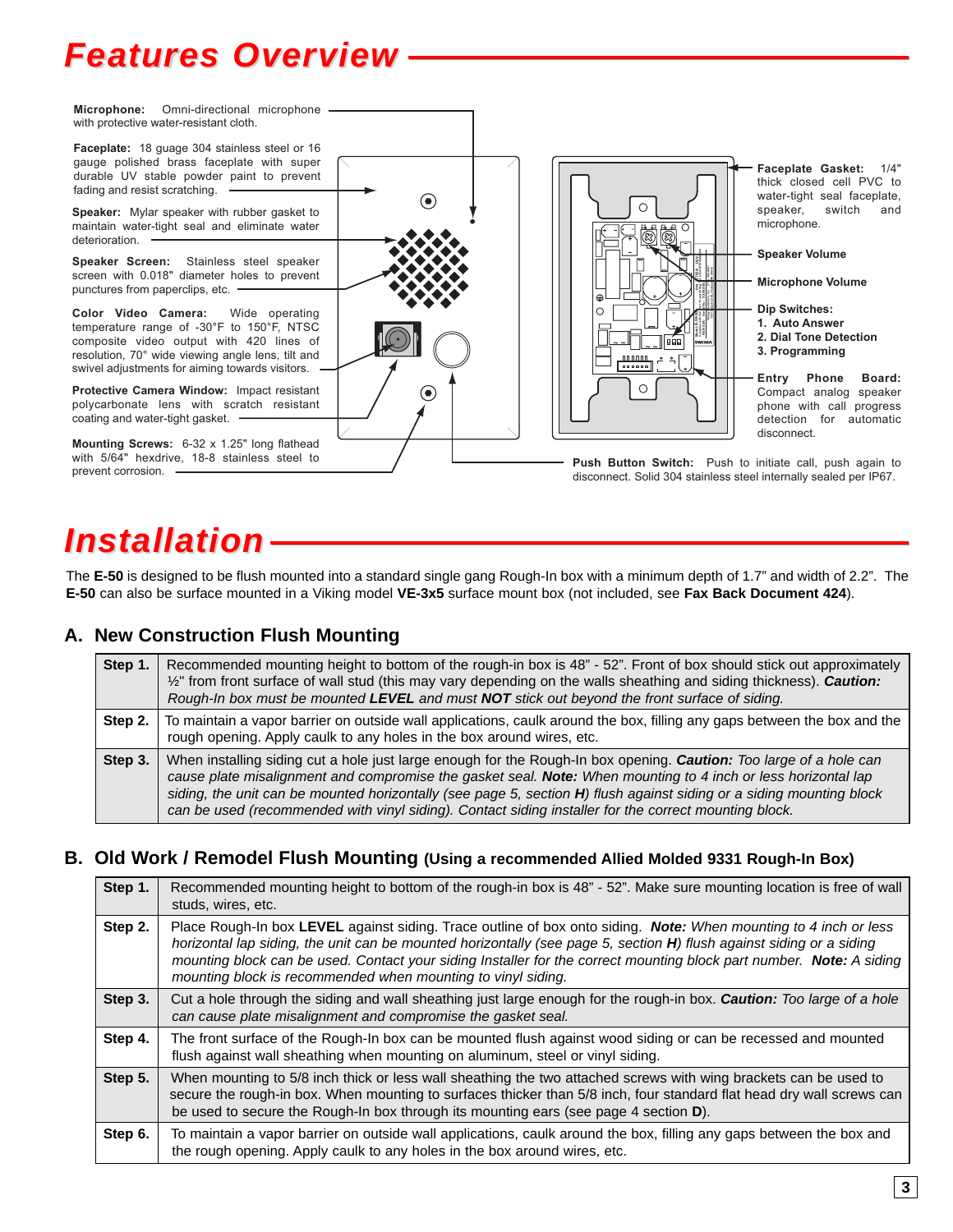### **C. Surface Mounting**

A Viking model **VE-3x5** can be used to surface mount an **E-50** to a wall or post. Recommended mounting height to bottom of **VE-3x5** is 48" - 52". Drill a small wire exit hole in wall. Pull wire through and seal hole around wire with putty or caulking. Route wire into the **VE-3x5** box, securely screw it to wall or post and seal hole in box around wire with putty or caulking. *Note: Conduit may also be used when surface mounting wire, but should not enter through the top of the VE-3x5. When routing wiring from above, a drip loop is required.*

### **D. Mounting the Faceplate**

After the Rough-In box or **VE-3x5** is securely mounted, caulking between the box and rough opening is completed (if required), wires are connected, and camera is tilted and rotated to the desired position (as shown in section **G**). Remove paper liner from face plate gasket and place it on back side of face plate aligning with push button hole. Push the 1-1/4" 6-32 screws through faceplate holes and small holes in gasket, the faceplate gasket should retain the screws. Position the circuit board mounting plate over screws. Align screws with single gang box bosses and tighten face plate until gasket is fully collapsed and the push button is protruding through the clearance hole in the face plate. Included 1/4" thick gasket will provide an adequate seal for most siding surfaces; however for rough surfaces (ie: brick, stucco, etc.) additional caulking may be required.



*\* Note: A rough-in box depth of 2.25" is recommended to allow more room for wire connections.*

### **E. Wiring the E-50 Phone Board**





*the AC outlet and the telephone line. It is recommended that a surge protector be installed to protect against such surges. Contact Panamax at (800) 472-5555 or Electronic Specialists Inc. at (800) 225-4876.*

*\* Note: The gel-filled (water-tight) butt connectors (3M Scotchlok UR2) are designed for insulation displacement on 19-26 gauge wire with a maximum insulation of 0.082 inches. Do not strip wires prior to terminating.*

\*\* Note: To increase surge protection, loosen the PCB mounting screw labeled (<del>↓)</del> (as shown above) and fasten a wire with ring terminal (included) from the mount*ing screw to Earth Ground (grounding rod, water pipe, etc.) After fastening ring terminal to PCB mounting screw, bend terminal up to avoid interference with single gang box.*

*\*\*\* Note: Talk battery must be a minimum of 28V DC when using the speaker phone with a Viking Hot-Line Dialer. For more info, retrieve Fax Back Documents 833.*

\*\*\*\* Note: When installing a line powered phone on a low voltage and/or low loop current phone system exten-<br>sion, a Viking TBB-1 Talk Battery Booster may be required.



**Call (715) 386-4345 and select 512.**

**4**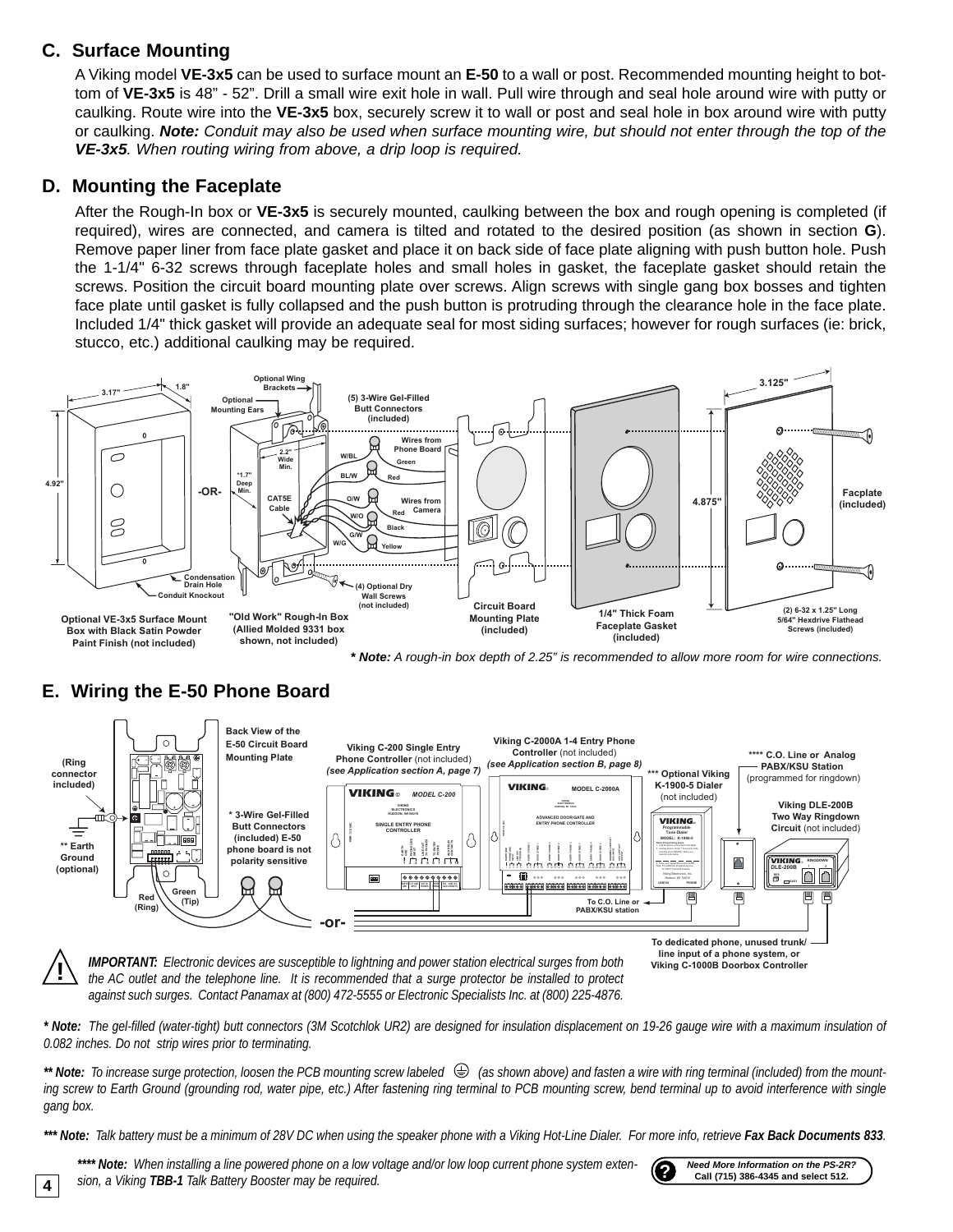### **F. Wiring the E-50 Camera**

#### **1. Using RG59 for Video and CAT5 for Camera Power and Phone Board Audio (Recommended)**



#### **2. Using CAT5E or CAT6 for Video, Camera Power and Phone Board Audio (see Caution below)**



*\* Note: Up to 150 ft video cable run length can be achieved using CAT5E or CAT6 cable. Longer cable runs can be used if a passive or active video Balun transceiver is used on each end of the cable. Generally, passive transceivers can achieve up to 750 ft cable runs where active transceivers can achieve up to 3000 ft runs depending on cable type, etc. The type of video balun transceiver required is specific to your cable run length. For more information on video balun transceivers go to: www.northernvideo.com.*

*\*\* Note: The maximum camera power supply wire run length is 500 ft of 24 gauge wire (CAT 5/6), longer runs are possible by doubling pairs or increasing the wire gauge.*

*\*\*\* Note: RG59 or RG6 with solid center conductor and 95% bare copper braid shield.*

*Caution: When routing CAT5E or CAT6 cable, maintain a minimum distance of 3 ft from any parallel high voltage wire (110 VAC) and a minimum of 2 ft from crossing any high voltage wire. For installations where RF noise is expected (commercial applications) or wire runs are near high voltage (110 VAC) wires, a shielded video cable such as RG6 is recommended.*

#### **G. Adjusting the Camera**

The camera can be tilted and rotated to your desired position. A portable service (test) monitor can be used to determine the correct viewing angle during installation.

*Important: To prevent the edge of the faceplate from being viewed in the video image, do not rotate the camera beyond 30 degrees or tilt beyond 20 degrees.*

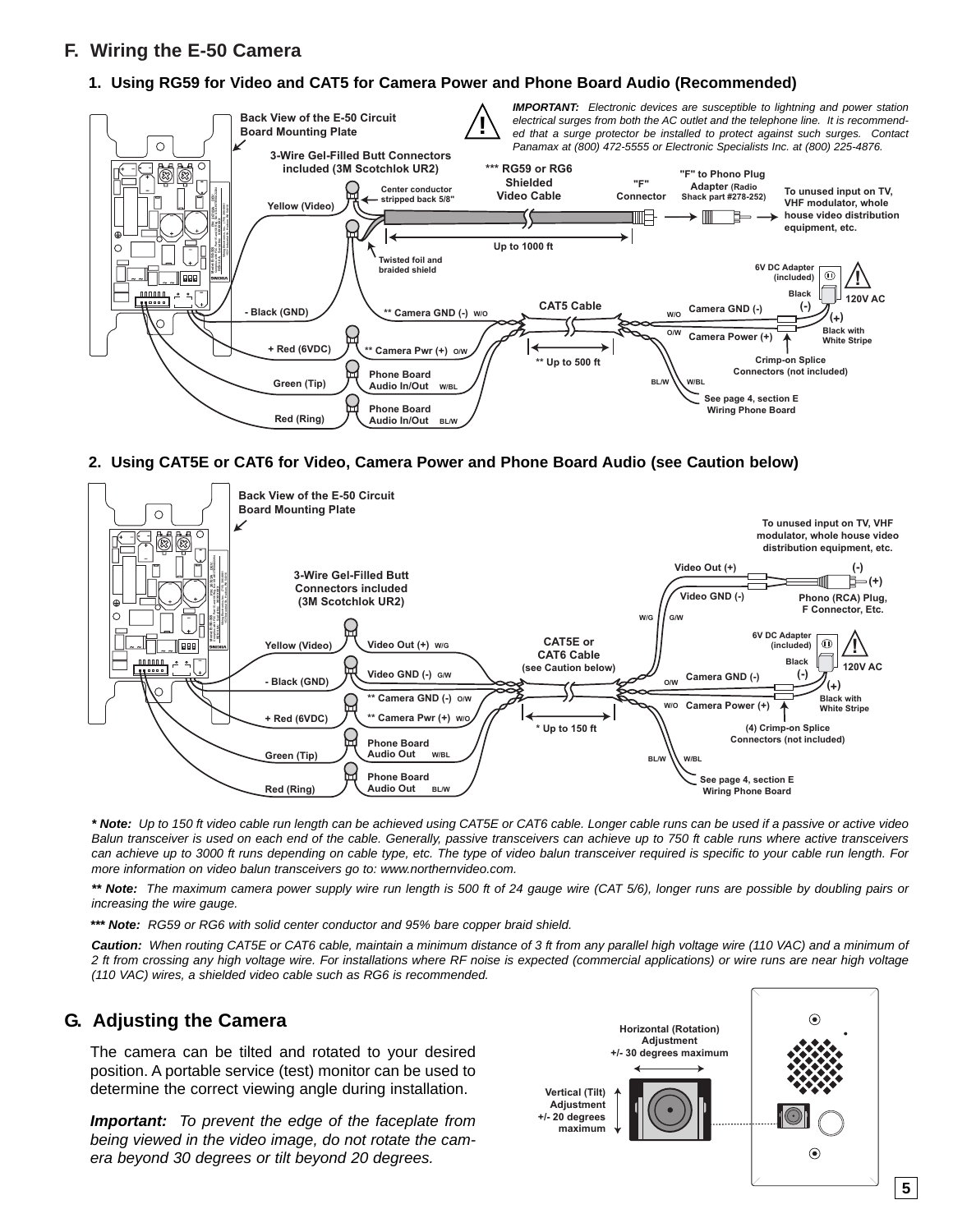### **H. Repositioning the Camera when Mounting the E-50 Horizontal**

#### *(Requires Viking model LB-50 Camera L-Bracket - not included with the E-50)*

When mounting the **E-50** to 4 inch or less horizontal lap siding, the unit can be mounted horizontally. When doing so, the internal video camera will have to be repositioned (vertically rotated 90 degrees) to correct the video image orientation. An additional camera "L" bracket (Viking model **LB-50**) is required to reposition the camera. To purchase a **LB-50** go to www.vikingelectronics.com and click on "Spare Parts."

To install the **LB-50**, remove the bottom #2 screw and lock washer which fastens the camera "U" bracket to the circuit board mounting plate. Remove the two screws mounting the camera to the "U" bracket. Rotate the camera 180 degrees so the video output wires exit the lower back plate of the camera and refasten it to the "U" bracket. Use the #2 screw and lock washer to attach the **LB-50** "L" bracket to the mounting plate then attach the camera to the "L" bracket with the screw and lock washer supplied with the **LB-50** as shown in the diagram. *Note: Mounting the E-50 horizontally will reduce the camera horizontal adjustment to +/- 20 degrees and increase the vertical tilt to +/- 30 degrees.*



## *Programming*

#### **A. Adjusting Speaker Volume**

The speaker volume pot can be adjusted to increase or decrease the speaker volume to the level desired.

#### **B. Adjusting the Microphone Volume**

In certain noisy locations (background traffic, machinery or wind), the microphone volume may need to be decreased. A symptom of this is one-way talk path, in which the distant party cannot be heard over the speaker. A microphone volume pot is provided for increasing or decreasing the microphone volume. *Note: If the microphone volume is set too high or too low, one-way talk path may occur.*

### **C. DIP Switch Programming**

#### **1. Auto Answer Feature ON/OFF (DIP Switch 1)**

DIP switch 1 is for turning the Auto Answer feature ON and OFF. The **E-50** is factory set to auto answer when an inbound call is detected.

#### **2. Dial Tone Detection ON/OFF (DIP Switch 2)**

With DIP switch 2 in the ON position, if the **E-50** detects more than 5 seconds of continued dial tone, the unit will automatically disconnect. If the **E-50** is installed on a continuously noisy line, it may detect the noise as dial tone and automatically disconnect. If this happens, turn the dial tone detection (DIP switch 2) OFF.

#### **Speaker Microphone Volume Volume (see section B) (see section A) Rear View of the**  $\oplus$ **E-50 Circuit Board**  $\boxed{\circledcirc}$ **Mounting Plate DIP Switches** 989 **ON ON** *Note: Pots and DIP* **1 2 3**  $\circ$ *switches are shown in* **OFF** *factory default settings.*

| <b>DIP</b><br><b>Switch</b>      | <b>Position</b> | <b>Description</b>       |  |  |
|----------------------------------|-----------------|--------------------------|--|--|
| ΟN                               |                 | Auto-Answer ON *         |  |  |
| <b>OFF</b><br>$\mathbf{2}$<br>ΟN |                 | Auto-Answer OFF          |  |  |
|                                  |                 | Dial Tone Detection ON * |  |  |
| $\overline{2}$                   | <b>OFF</b>      | Dial Tone Detection OFF  |  |  |
| 3<br>ΟN                          |                 | <b>Programming Mode</b>  |  |  |
| OFF<br>3                         |                 | Normal Operation Mode *  |  |  |

*\* Note: These are the factory settings.*

#### **3. Programming Mode ON/OFF (DIP Switch 3)**

With DIP switch 3 in the OFF position, the **E-50** is in the "Normal Operation Mode" (factory setting). By placing DIP switch 3 in the ON position, the **E-50**'s programming mode is enabled. The programming mode is used for adjusting the Call Length Time Out, Silence Time for automatic disconnect and the Talk/Listen delay (VOX switching speed). These features are set from the factory and normally do not need adjustment. If adjustment is necessary, see **Programming** sections **D - I**.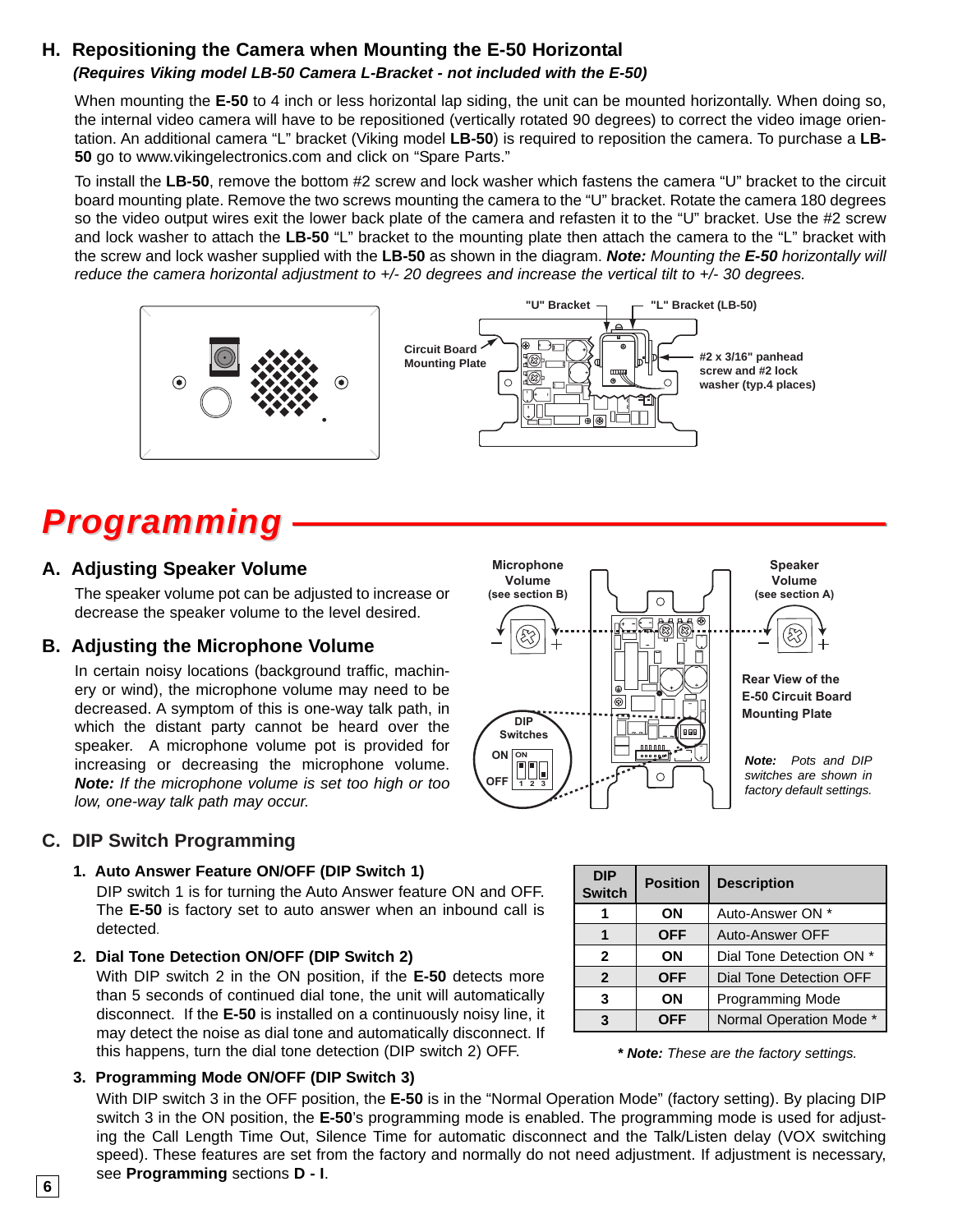#### **D. Accessing the Programming Mode**

The **E-50** can be programmed from any Touch Tone phone using a telephone line, Viking model **C-200** or **C-2000A** Entry Phone Controller, analog PABX/KSU station or a Viking model **DLE-200B** Line Simulator.

|         | <b>Step 1.</b> Move DIP switch 1 to the ON position (sets unit to answer incoming calls - see section C).                   |  |  |
|---------|-----------------------------------------------------------------------------------------------------------------------------|--|--|
|         | <b>Step 2.</b> Move DIP switch 3 to <b>ON</b> (incoming calls automatically enter the programming mode - see section $C$ ). |  |  |
|         | <b>Step 3.</b> From a Touch Tone phone call the line attached to the <b>E-50</b> .                                          |  |  |
|         | Step 4. When the E-50 answers, 2 beeps will be heard and you will automatically enter the programming mode.                 |  |  |
| Step 5. | When finished programming, enter "0000" to exit programming and move DIP switch 3 back to OFF (see section C).              |  |  |
|         |                                                                                                                             |  |  |

| <b>E. Quick Programming Features</b>                                                              | <b>Select</b><br><b>Feature</b> | <b>Wait for</b><br>Beep(s) | Enter<br><b>Time Value</b> | <b>Wait for</b><br>2 Beeps |
|---------------------------------------------------------------------------------------------------|---------------------------------|----------------------------|----------------------------|----------------------------|
|                                                                                                   |                                 | beep                       | 111                        | beep beep                  |
| Silence time out for disconnect (10-90 seconds), blank = disabled (factory set to 1111 = 40 secs) | -00                             | beep                       | 111                        | beep beep                  |
|                                                                                                   | 000                             | beep                       | 111                        | beep beep                  |
|                                                                                                   |                                 | 3 beeps                    |                            |                            |

#### *See Table A in section G*

#### **F. Programming Beeps**

If a valid "Feature" is entered, a single beep will be heard. If an invalid "Feature" (five or more zeros) is entered, 3 beeps will be heard and the **E-50** will hang up. If a valid "Time" is entered 2 beeps will be heard. If an invalid "Time" is entered, 3 beeps will be heard and you will have 20 seconds to enter the next valid "Feature". *Note: After entering a "Feature" and hearing the first confirmation beep, you will have 5 seconds to enter a time value. If not entered, a blank time value will be entered in that "Feature".*

#### **G. Call Length Time Out**

This feature selects the maximum length of time that calls can be connected. Programmable in increments of 1 minute up to a maximum of 9 minutes. Programming nothing in the time value location will disable the call length time out. With the call length disabled, the **E-50** phone must rely on CPC, busy, silence or return dial tone to hang-up. Use the chart at the right. *\* Note: The factory default is 5 minutes.*

| <b>Time</b><br>Value | <b>Call Length</b><br><b>Time Out</b> | <b>Silence</b><br><b>Time Out</b> | Talk/Listen<br>Delay |
|----------------------|---------------------------------------|-----------------------------------|----------------------|
| <b>Blank</b>         | Disabled                              | Disabled                          | N/A                  |
|                      | 1 min                                 | 10 <sub>sec</sub>                 | $.1$ sec             |
| 11                   | 2 min                                 | 20 <sub>sec</sub>                 | .2 <sub>sec</sub>    |
| 111                  | 3 min                                 | 30 <sub>sec</sub>                 | $.3 \text{ sec}^*$   |
| 1111                 | 4 min                                 | $40 \text{ sec}^*$                | $.4 \text{ sec}$     |
| 11111                | $5 \text{ min}^*$                     | 50 sec                            | .5 <sub>sec</sub>    |
| 111111               | 6 min                                 | 60 <sub>sec</sub>                 | .6 <sub>sec</sub>    |
| 1111111              | 7 min                                 | 70 sec                            | .7 sec               |
| 11111111             | 8 min                                 | 80 sec                            | .8 sec               |
| 111111111            | 9 min                                 | 90 sec                            | .9 <sub>sec</sub>    |

**Table A**

#### **H. Silence Time Out**

This feature selects the length of time that calls will remain connected without voice activity. Programmable in increments of 10 seconds up to a maximum of 90 seconds. To disable the silence time out, program nothing in the time value location. Use the chart at the right. \* *Note: The factory default is 40 seconds.*

#### **I. Talk/Listen Delay (VOX Switching Speed)**

This feature selects switching time between talk and listen modes (VOX switching time). Use the chart above. \* *Note: The factory default is .3 seconds.*

## *Operation*

When the push button is pressed, the **E-50** phone goes off-hook, much like a standard speaker phone. In the event that the line is busy, the **E-50** will hang-up. The **E-50** will also automatically hang up on CPC, silence, busy signal, return to dial tone or time out. If programmed to auto-answer (DIP switch 1 **ON**), the **E-50** will also answer any incoming call.

The **E-50** color video camera operates completely independently of the **E-50** phone board. With power supplied to the camera, it will continuously output a video signal.